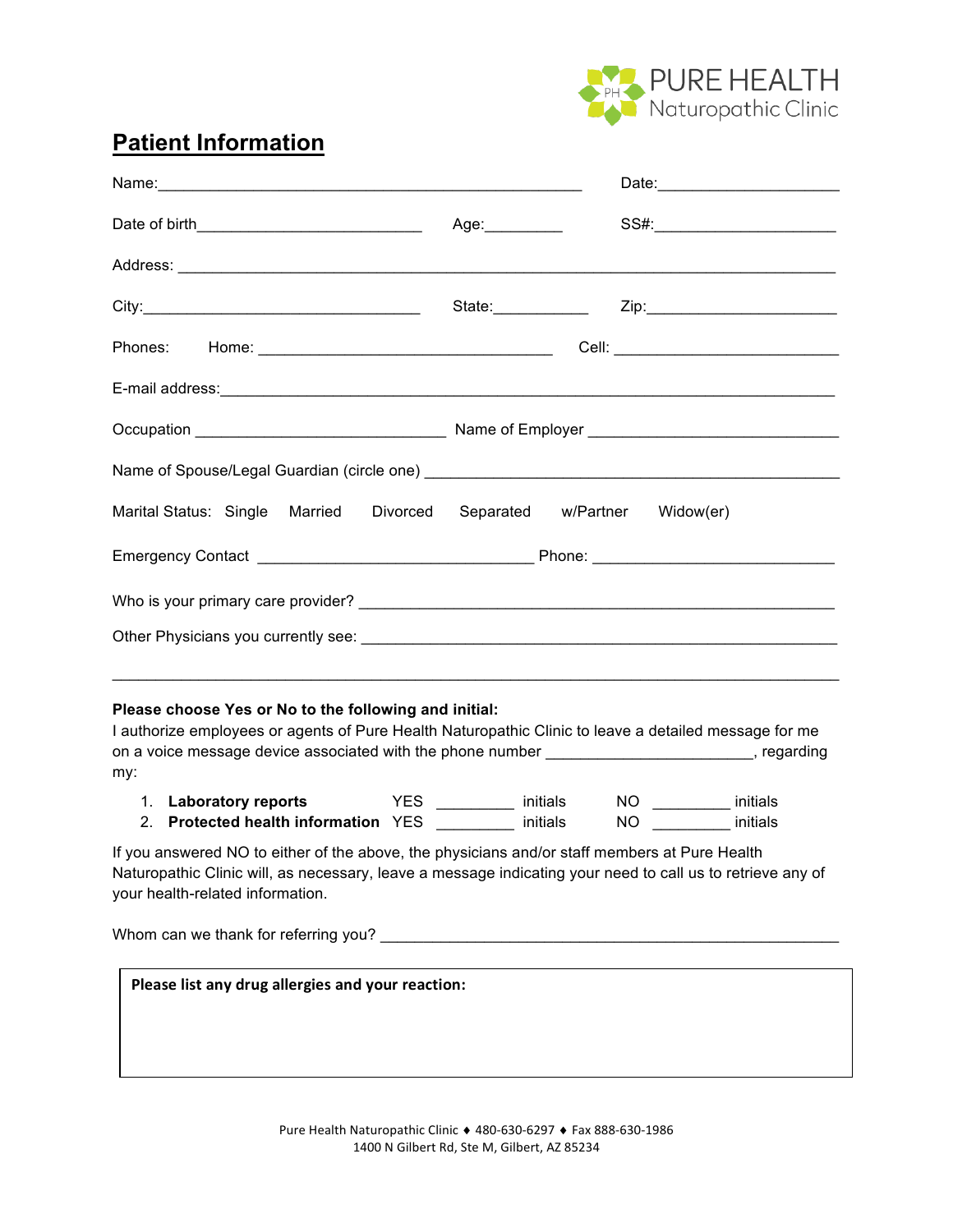

# Informed Consent and Request for Naturopathic Medicine

**I understand that the evaluation, diagnosis and treatment by a naturopathic physician, and specifically by the naturopathic physicians at Pure Health Naturopathic Clinic may include, but are not limited to:**

- Interview (history taking)
- Physical examination
- Common diagnostic procedures (such as, diagnostic imaging, laboratory evaluation of blood, urine, stool and saliva, Pap Smears)
- Dietary advice and therapeutic nutrition (such as the therapeutic use of foods, diet plans, nutritional supplements, intravenous and intramuscular injections)
- Acupuncture (insertion of specialized disposable stainless steel sterilized needles through the skin into underlying tissues at specific points on the body surface)
- Botanical medicines and nutraceuticals [also referred to as supplements] (such as the prescribing of various therapeutic substances including plant, mineral and animal materials. Substances may be given in the forms of teas, pills, creams, powders, tinctures-which may contain alcohol, suppositories, topical creams or other forms.)
- Homeopathic remedies (highly diluted substances)
- Over the counter medications
- Prescription medications to be filled at a pharmacy

## **I understand and I am informed that in the practice of Naturopathic Medicine there are risks and benefits with evaluation, diagnosis and treatment including, but not limited to the following:**

- **Potential risks**: pain, discomfort, minor bruising from Acupuncture; allergic reaction to prescribed herbs, supplements, prescription medications; an aggravation of pre-existing symptoms.
- **Potential benefits**: restoration of the body's maximal functioning capacity, relief from pain and symptoms of disease, assistance in injury and disease recovery and prevention of disease or its progression.
- **Notice to pregnant women**: all female patients must alert the provider if they know or suspect that they are pregnant, since some of the therapies could present a risk to the pregnancy.

By signing below, I (print name), \_\_\_\_\_\_\_\_\_\_\_\_\_\_\_\_\_\_\_\_\_\_\_\_\_\_\_\_acknowledge that I have been provided ample opportunity to read this form or that it has been read to me. I also understand that it is my responsibility to request that the provider explain therapies and procedures to my satisfaction. I further acknowledge that no guarantees have been given to me concerning the results intended from the treatment. I intend that this consent form is to cover the entire course of treatments for my present condition and any future conditions for which I am seeking treatment.

 $\_$  ,  $\_$  ,  $\_$  ,  $\_$  ,  $\_$  ,  $\_$  ,  $\_$  ,  $\_$  ,  $\_$  ,  $\_$  ,  $\_$  ,  $\_$  ,  $\_$  ,  $\_$  ,  $\_$  ,  $\_$  ,  $\_$  ,  $\_$  ,  $\_$  ,  $\_$ 

Signed Date (2009) and the state of the state of the state of the state of the Signed Date of the Signed Date o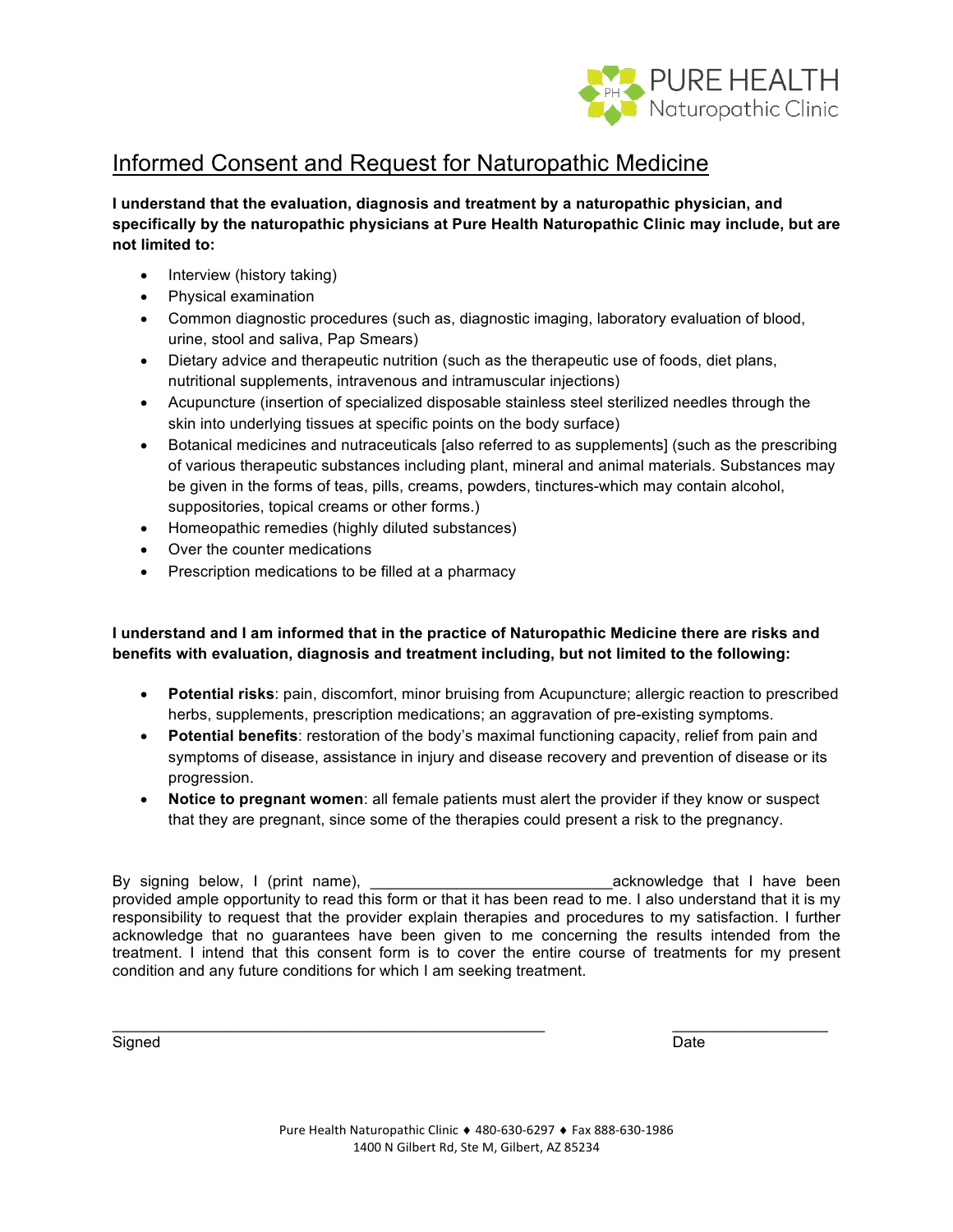

# NOTICE OF PRIVACY PRACTICES

This notice describes how health information about you, as a patient of Pure Health Naturopathic Clinic, may be used and disclosed, and how you can get access to your health information. This is required by the Privacy Regulations Act created as a result of the Health Insurance Portability and Accountability Act of 1996 (HIPAA).

## **Our commitment to your privacy (3 pages)**

Pure Health Naturopathic Clinic is dedicated to maintaining the privacy of your health information. We are required by law to maintain the confidentiality of your health information and we must provide you with the following important information:

### **Use and disclosure of your health information in certain special circumstances**

The following circumstances may require us to use or disclose your health information:

- 1. To public health authorities and health oversight agencies that are authorized by law to collect information.
- 2. Lawsuits and similar proceedings in response to a court or administrative order.
- 3. If required to do so by a law enforcement official.
- 4. When necessary to reduce or prevent a serious threat to your health and safety or the health and safety of another individual or the public. We will only make disclosures to a person or organization able to help prevent the threat.
- 5. If you are a member of U.S. or foreign military forces (including veterans) and if required by the appropriate authorities.
- 6. To federal officials for intelligence and national security activities authorized by law.
- 7. To correctional institutions or law enforcement officials, if you are an inmate or under the custody of a law enforcement official.
- 8. For Workers Compensation and similar programs.

### **Your rights regarding your health information**

- 1. You can request that our practice communicate with you about your health and related issues in a particular manner or at a certain location. For instance, you may ask that we contact you at home, rather than work. We will accommodate reasonable requests.
- 2. You can request a restriction in our use or disclosure of your health information for treatment, payment, or health care operations. Additionally, you have the right to request that we restrict our disclosure of your health information to only certain individuals involved in your care or the payment for your care, such as family members and friends. We are not required to agree to your request; however, if we do agree, we are bound by our agreement except when otherwise required by law, in emergencies, or when the information is necessary to treat you.
- 3. You have the right to inspect and obtain a copy of the health information that may be used to make decisions about you, including patient medical records and billing records, but not including psychotherapy notes. You must submit your request in writing to Pure Health Naturopathic Clinic, 1845 S Dobson Rd, Suite 214, Mesa, AZ 85202. *Note: Pure Health Naturopathic Clinic must respond to this request within 30 days.*
- 4. You may ask us to amend your health information if you believe it is incorrect or incomplete, and as long as the information is kept by or for our practice. To request an amendment, your request must be made in writing and submitted to Pure Health Naturopathic Clinic, 1845 S Dobson Rd,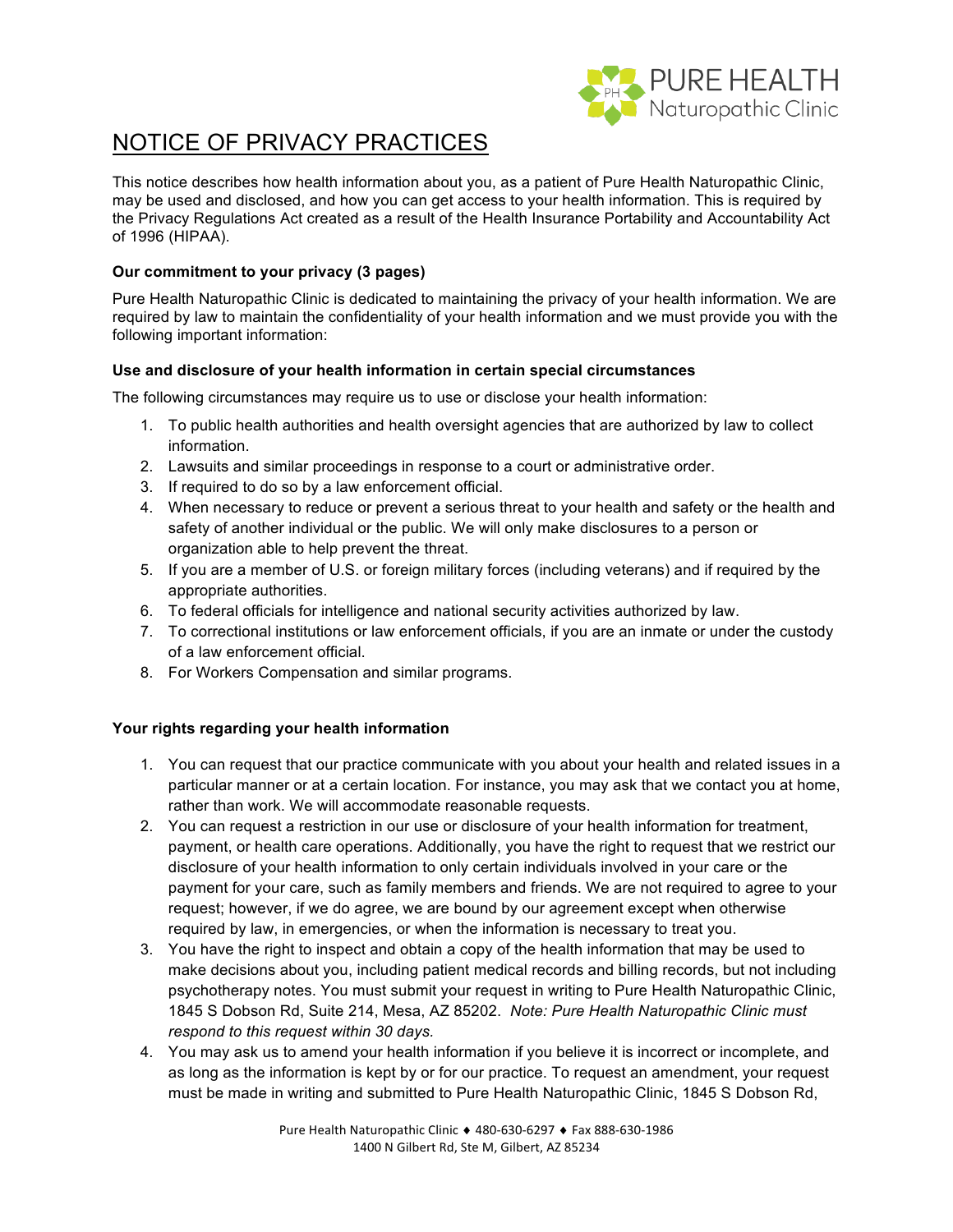

Suite 214, Mesa, AZ 85202. You must provide us with a reason that supports your request for amendment. *Note: We must respond within 60 days. The Privacy Officer or the patient's physician will usually do this. If the physician believes the information is complete and accurate, the physician can refuse to make any changes.*

- 5. You are entitled to receive a copy of this Notice of Privacy Practices. You may ask us to give you a copy of this Notice at any time. To obtain a copy of this notice, contact Pure Health Naturopathic Clinic.
- 6. If you believe your privacy rights have been violated, you may file a complaint with our practice/consultation service or with the Secretary of the Department of Health and Human Services. To file a complaint about our practice/consultation service, contact Pure Health Naturopathic Clinic. All complaints must be submitted in writing. You will not be penalized for filing a complaint.
- 7. Our practice/consultation service will obtain your written authorization for uses and disclosures that are not identified by this notice or permitted by applicable law.

If you have any questions regarding this notice or our health information privacy policies, please contact Pure Health Naturopathic Clinic.

## **ACKNOWLEDGEMENT OF RECEIPT OF NOTICE OF PRIVACY PRACTICES**

By signing below, I, \_\_\_\_\_\_\_\_\_\_\_\_\_\_\_\_\_\_\_\_\_\_\_\_\_\_\_\_\_\_\_\_\_\_\_\_\_\_\_\_, acknowledge that I have received, read, understood and accepted a copy of Pure Health Naturopathic Clinic Privacy Practices.

 $\mathcal{L}_\text{max}$  , and the set of the set of the set of the set of the set of the set of the set of the set of the set of the set of the set of the set of the set of the set of the set of the set of the set of the set of the

 $\mathcal{L}_\mathcal{L} = \{ \mathcal{L}_\mathcal{L} = \{ \mathcal{L}_\mathcal{L} = \{ \mathcal{L}_\mathcal{L} = \{ \mathcal{L}_\mathcal{L} = \{ \mathcal{L}_\mathcal{L} = \{ \mathcal{L}_\mathcal{L} = \{ \mathcal{L}_\mathcal{L} = \{ \mathcal{L}_\mathcal{L} = \{ \mathcal{L}_\mathcal{L} = \{ \mathcal{L}_\mathcal{L} = \{ \mathcal{L}_\mathcal{L} = \{ \mathcal{L}_\mathcal{L} = \{ \mathcal{L}_\mathcal{L} = \{ \mathcal{L}_\mathcal{$ 

Patient or legally authorized individual signature Date Date

Printed Name if signed on behalf of the patient Relationship (parent, legal guardian, etc.)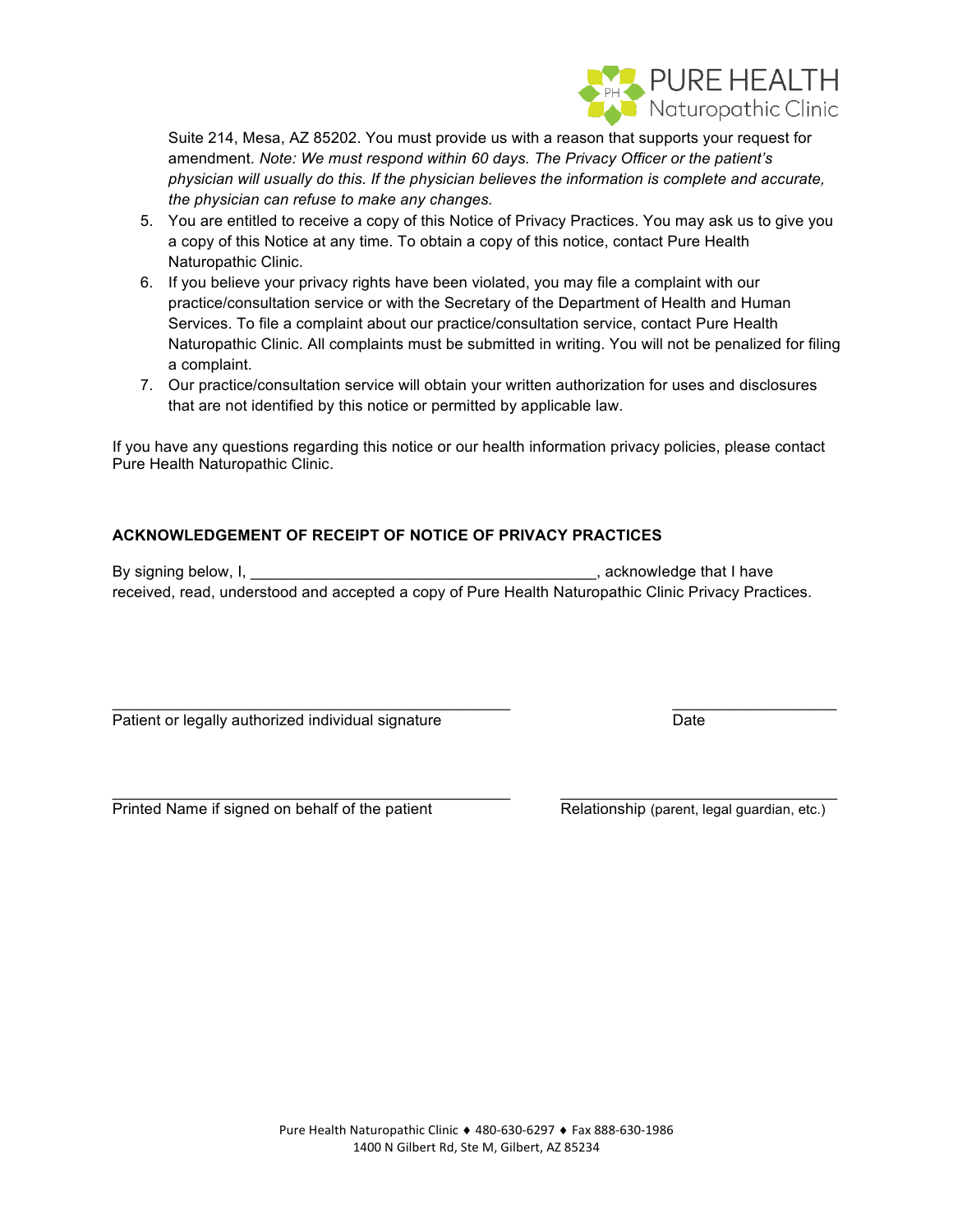

## **Policies**

Welcome to Pure Health Naturopathic Medicine. We look forward to working with you on your healthcare needs. This document contains important policy information that pertains specifically to you. Please read over the entire document, if you have any questions please feel free to ask an agent of Pure Health Naturopathic Clinic.

### **Appointments**

Your appointments are important for your care and are considered to be an agreement between you and Pure Health Naturopathic Clinic. If you fail to give notice of cancellation of an appointment your physician becomes unable to provide service to another patient during your scheduled time. Please give us a 24 hours notice of cancellation. Should you decide not to keep the appointment without giving the appropriate notice, you may be charged the full appointment fee for that time. To uphold this policy, we may ask you for a credit card number to have on file at the time that you make your appointment. Your credit card will not be charged unless you miss your appointment without at least a 24 hour cancellation notice. Please note that insurance companies do not reimburse for missed appointments.

\_\_\_\_\_\_\_\_\_\_ please initial

### **Payment**

Payment in full is due at the time service. For your convenience we accept Check, Cash, Visa or Mastercard payments. There will be a \$35.00 fee for all returned checks or insufficient funds for an automatic membership withdrawal.

\_\_\_\_\_\_\_\_\_\_ please initial

#### **Insurance**

Pure Health Naturopathic Clinic is not a recognized provider for any insurance companies nor does Pure Health Naturopathic Clinic submit claims to insurance companies on your behalf. We will however, provide you with the information necessary for you to submit your claim to your insurance company. We do not guarantee any coverage from your insurance company.

please initial

#### **Emergencies**

If you have a true medical emergency or serious medical concern you are to call 911 immediately. If you have an urgent medical concern please call the office; if it is after regular business hours (9am to 5pm) please leave a message for your physician at Pure Health Naturopathic Clinic 480-433-4051 and someone will return your call the next business day, if you feel you cannot wait until the next business day it is your responsibility to seek the appropriate medical care.

\_\_\_\_\_\_\_\_\_\_ please initial

#### **Email**

Email offers an easy and convenient way for patients and doctors to communicate. In many circumstances, it has advantages over office visits or telephone calls. There are, however, important differences. E-mail is not the same as calling us; there is no person at the other end of the call – just a computer. You can't tell for certain when your message will be read, or even if your doctor is in the office or on vacation. Nonetheless, we believe that the ease of communication e-mail affords is a benefit to patient care. It will further assist us if you could identify the nature of your request in the subject line of your message.

The following are our rules for contacting us using e-mail: